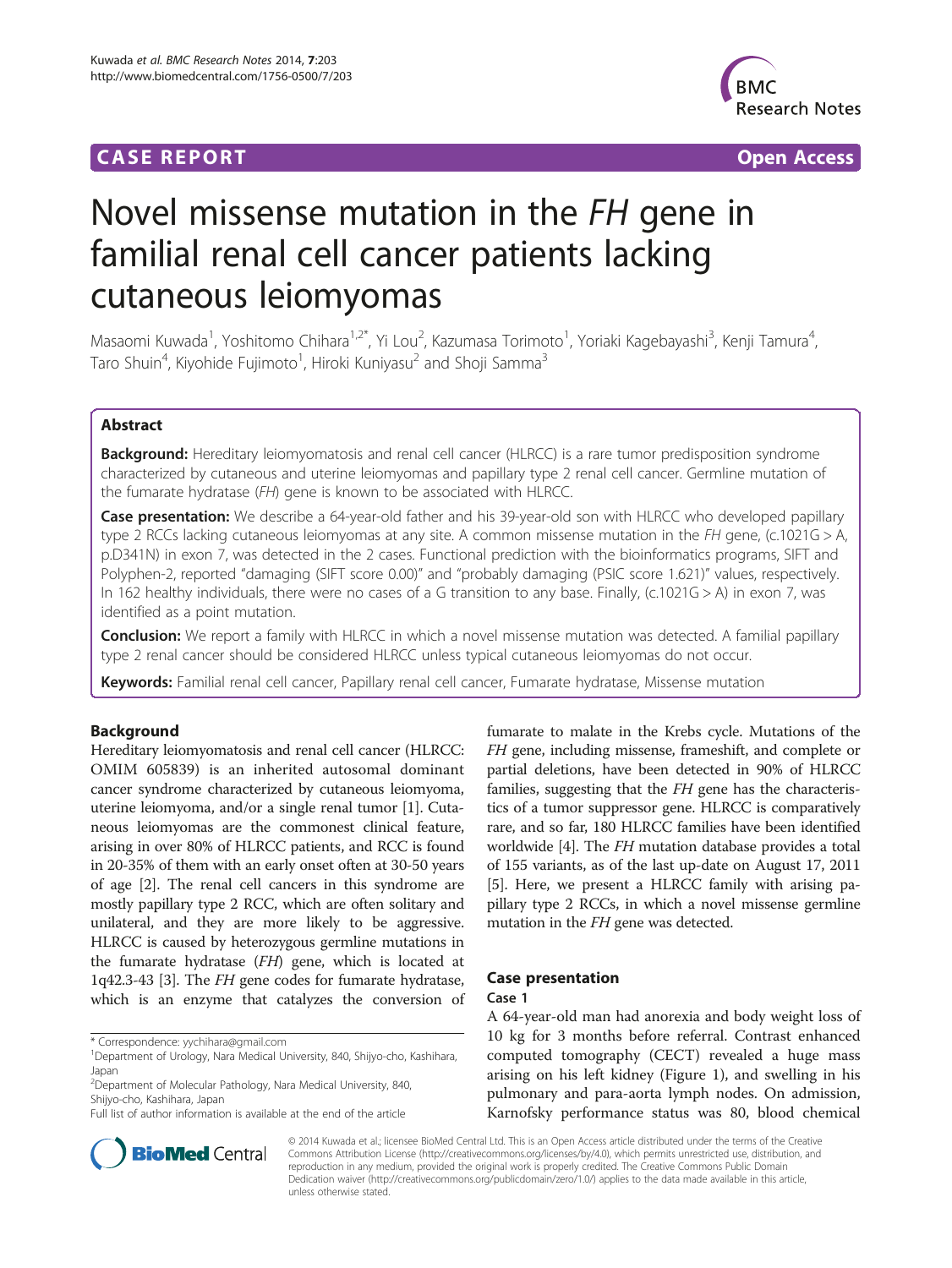<span id="page-1-0"></span>

analysis revealed Hemoglobin (Hb): 12.1 g/dL, Lactate dehydrogenase (LDH): 239 IU/L, Corrected serum calcium (Ca): 9.1 mg/dL. This case was categorized into poor risk according to MSKCC (Memorial Sloan-Kettering Cancer Center) criteria [\[6](#page-4-0)]. Cytoreductive nephrectomy was performed in September 2007, and a pathological diagnosis indicated papillary renal cell carcinoma type 2 with adjacent lymph-node involvement (pT4N2M1). The patient developed systemic lymph node and bone metastasis after surgery. Although he was treated with interferon-α, interleukin-2, sunitinib, and palliative radiation therapy, he died 17 months after surgery.

### Case 2

A 39-year-old man, who was the eldest son of the patient in Case 1, did not have any symptoms but asked for extensive testing. CECT revealed a right renal tumor 3 cm in diameter (Figure 1). Laparoscopic radical nephrectomy was performed in November 2008, and the tumor was determined to be pathological papillary renal cell carcinoma type 2 (pT1aN0M0). Systemic lymph node and lung metastasis arose 11 months after nephrectomy. At that point, the cases show no abnormal hematological findings, was categorized into favourable risk according to MSKCC criteria. He was treated with interferon-α kept stable disease for 12 months. However, metastasis also arose in the fourth lumbar vertebra at 23 months after nephrectomy. He was treated with temsirolimus. Finally, he died 50 months after surgery.

Written informed consent was obtained from both patients before their deaths, for germline mutation analysis

of the von Hippel-Lindau (VHL) and FH gene, and the study was approved by the Medical Ethic Committee of Nara Prefectural Nara Hospital. DNA was extracted from their peripheral blood leukocytes (PBLs), and was directly sequenced to include all coding exons of VHL and FH as described previously [\[7,8](#page-4-0)]. No mutation was detected in VHL. However, the analysis revealed a single missense mutation  $(c.1021G > A, p.D341N)$  in exon 7 of FH, which was common to both cases (Figure [2\)](#page-2-0). This missense mutation has not been reported.

### Genetic findings

In silico, SIFT (Sorting Intolerant from Tolerant [\[9](#page-4-0)]) analysis provided a SIFT score of (p.D341N) for "0.00". This score indicates that the mutations is "damaging". Similarly, Polyphen-2 (Polymorphism Phenotyping-2 [[10\]](#page-4-0)) provided a PSIC score of "1.621", which indicates that the mutation is "possibly damaging". We performed genotyping analysis of the missense mutation using 162 healthy blood samples. Because  $(c.1021G > A)$  is a novel FH mutation, we should exclude the possibility that this mutation might be a novel single nucleotide polymorphism (SNP), which is defined as a minor allelic frequency of more than 1%. Both the HLRCC cases showed (c.1021G > A). There was no case of a G transition to any base among 162 healthy individuals (Figure [3\)](#page-2-0). Finally, (c.1021G > A) in exon 7 was identified as a point mutation.

### Conclusion

Hereditary renal cell cancer comprises an estimated 3- 5% of RCCs, and to date, 10 HRC syndromes have been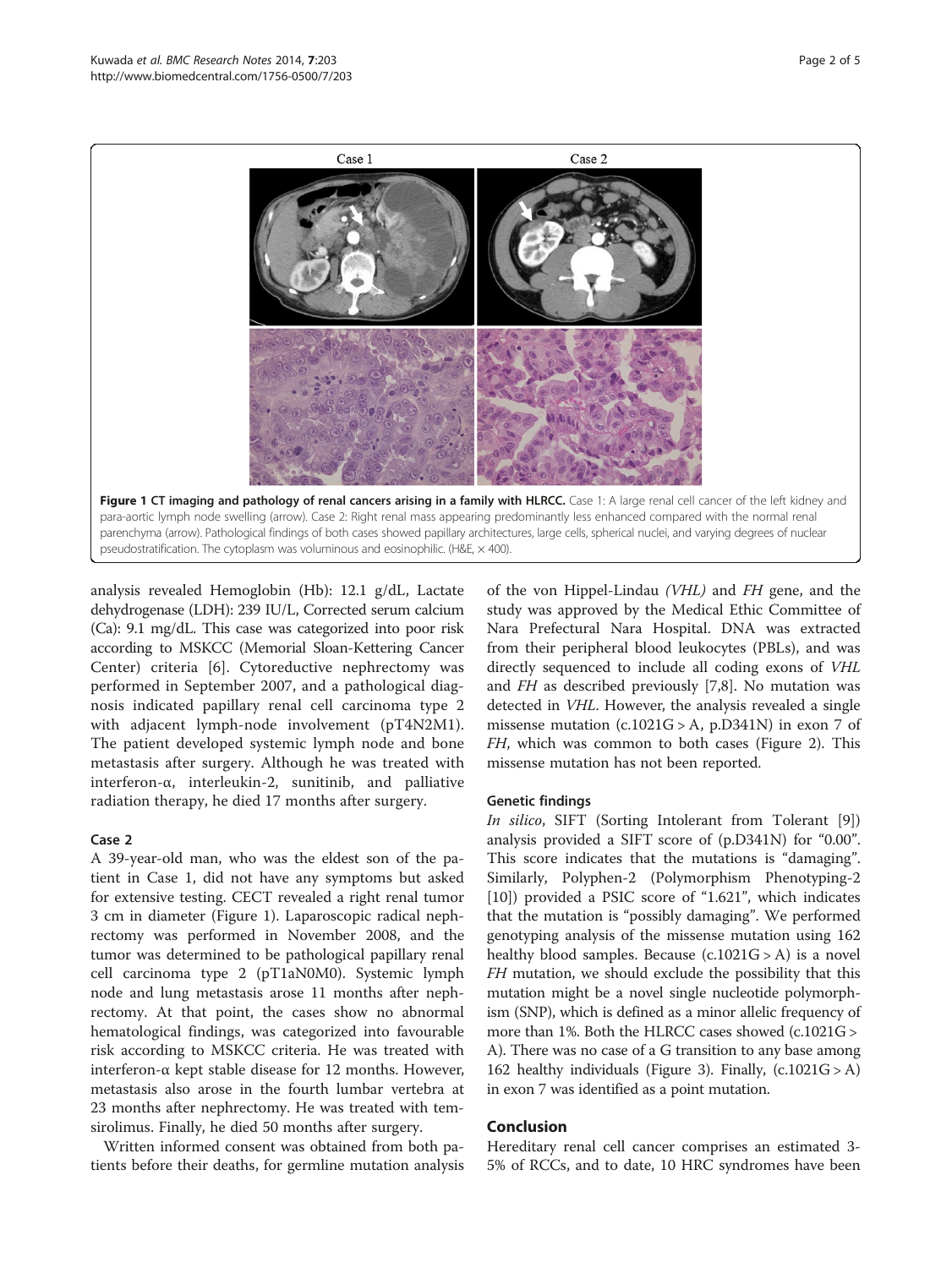<span id="page-2-0"></span>

described [[11](#page-4-0)]. Clear cell RCC is the most common type, accounting for 70-80% of all RCCs, and VHL inactivation is very common in both sporadic clear cell RCC and the hereditary cancer syndrome known as von Hippel-Lindau disease [[12\]](#page-4-0). Papillary RCC accounts for 10-15% of all RCCs. Papillary RCCs are divided into type 1 and type 2, with the object of histopathological findings. The MET gene mutation occurs in both hereditary and sporadic papillary type 1 RCCs, whereas the FH gene mutation is detected only in hereditary papillary type 2 RCC as a germline mutation [[8\]](#page-4-0).

The FH gene encodes fumarate hydratase, which is an enzyme of the Krebs cycle that catalyzes the conversion of fumarate to malate. Thus, FH deficiencies are thought to result in chronic accumulation of fumarate, and lead

to competitive inhibition of hypoxia induced factor (HIF) prolyl hydroxylase (HPH). Under normoxic conditions, hydroxylated HIF is recognized by the VHL complex and targeted for ubiqutin-mediated degradation. When HPH is inhibited, HIF remains unhydroxylated and avoids degradation. Then, accumulated HIF consequently upregulates HIF target genes such as VEGF, GLUT1, PDGF, and TGFα, which facilitate tumor growth [\[13\]](#page-4-0). Thus, the molecular pathway for tumor growth in FH deficiencies closely resembles VHL deficiency in clear RCCs. However, no association has been verified between the renal cancer phenotype and the type or location of the FH mutation or FH enzyme activity [[14](#page-4-0)]. Indeed, to address the FH deficiencies in the tumor tissues, we performed immunohistochemistry of FH and HIF1. We did not find any difference

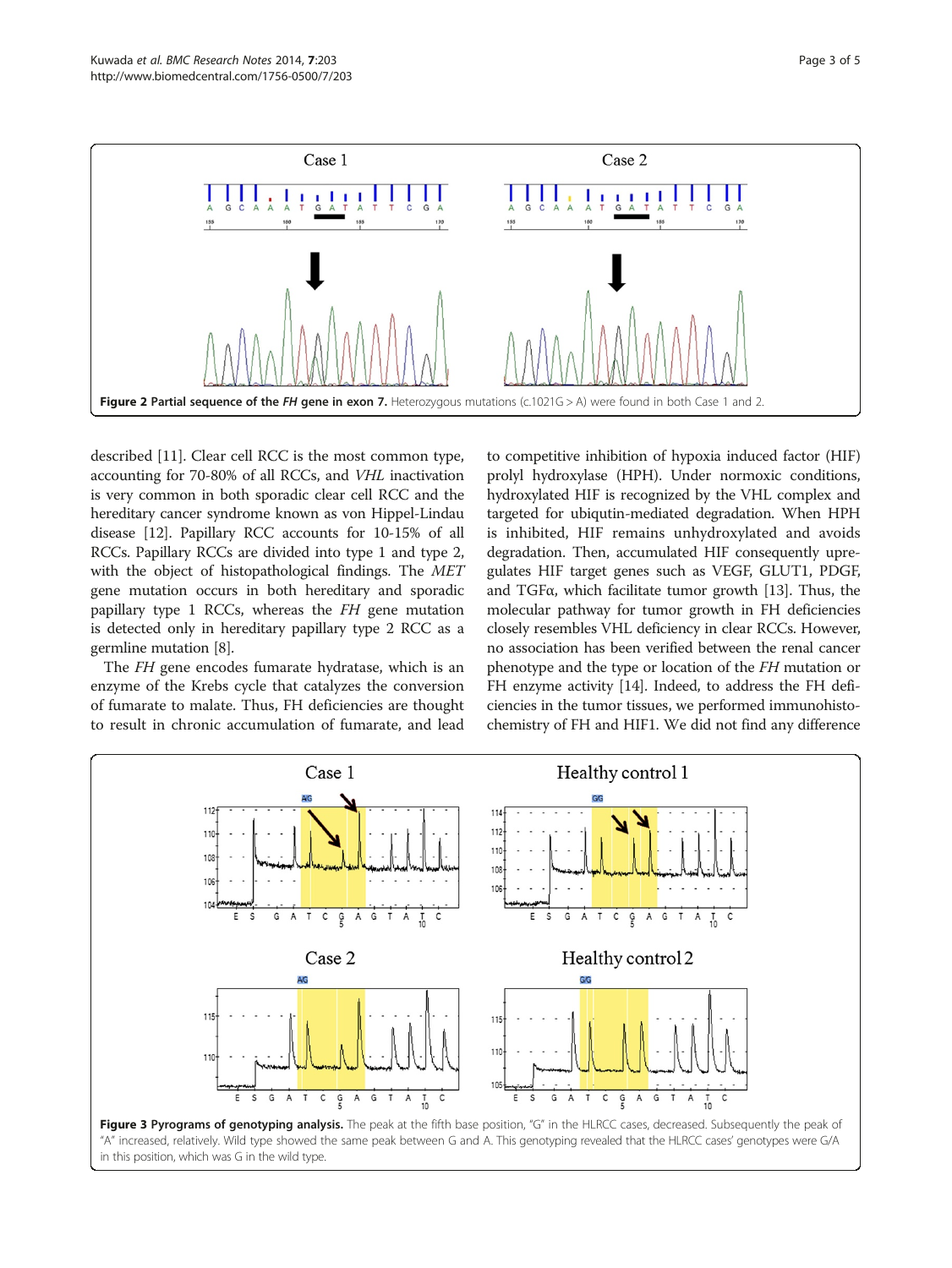in FH and HIF1 expression between HLRCC cases and clear RCC or normal kidney tissues (data not shown).

The most common type of FH mutation is missense (57%), followed by frameshift and nonsense (27%), and diverse deletions, splice site and duplications [\[15\]](#page-4-0). A total of 73 missense mutations have been reported, spanning exons 2 to 10. Mutations in exon 7 are the most common, and account for 23 of the total reported mutations. Our cases showed a common missense mutation  $(c.1021G > A$ , p.D341N), and the same substitution  $(c.1021G > T, p.$ D341Y) was also reported [[16\]](#page-4-0). From the genotyping results, these substitutions were defined as missense mutations. Several missense mutations around (c.1021G) were reported i.e.  $(c.1002 \text{ T} > \text{G})$ ,  $(c.1004 \text{ T} > \text{C})$ , and  $(c.1020 T > A)$ . These loci might be a hot spot for FH mutations. A very small number of these mutations have known changes in FH enzymatic activity, although most of them have SIFT scores of "0.00".

HLRCC-associated renal cancers are early onset and very aggressive, and most reported patients died within 5 years of diagnosis [\[17\]](#page-4-0). Radical surgery may be beneficial in the early stages, although the optimal management for HLRCC has not been established. A potential promising results for locally advanced and metastatic papillary RCC have been reported with mammalian target of rapamycin (mTOR) inhibitors, temsirolimus. Exploratory subgroup analysis of 3-arm phase III trial comparing temsirolimus, interferon-α or both including 55 papillary RCCs revealed that temsirolimus group had prolonged overall survival and progression-free survival compared to patients treated with interferon- $\alpha$  [[18](#page-4-0)]. Another potential agent might be erlotinib, an oral epidermal growth factor receptor (EGFR) tyrosine kinase inhibitor. A multicenter phase IItrial of erlotinib in patients with locally advanced and metastatic papillary RCCs revealed an overall response rate of 11% with an additional 53% experiencing stable disease [[19](#page-4-0)]. Unfortunately these data are not specific for HLRCC. A crinical trial evaluating the combined effect of bevacizumab and erlotinib in patients with advanced HLRCC is currently under way [[20](#page-4-0)].

Smit et al. [\[21\]](#page-4-0) advocated the proposed criteria for the clinical diagnosis of HLRCC as follows. Major criterion: multiple cutaneous pioleiomyomas confirmed histopathologically. Minor criteria: 1) surgical treatment for severely symptomatic uterine leiomyomas before age 40, 2) type 2 papillary renal cell carcinoma before age 40, and 3) a firstdegree family member who meets one of the abovementioned criteria. The diagnosis is likely when a proband meets the major criterion, and HLRCC may be suspected when a proband meets at least 2 minor criteria. However, in our cases, no cutaneous leiomyomas were found, but the first-degree family developed early onset papillary type 2 RCC with the same pathological features as the father, and this should be primarily considered as HLRCC.

To our best knowledge, a novel missense mutation of the FH gene was confirmed by genotyping and in silico analysis. Papillary type 2 RCCs, which have a familial occurrence, should be used for HLRCC identification, if no cutaneous leiomyomas develop. When a germline mutation is identified, all family members should be offered appropriate counseling and genetic testing.

## Material and methods DNA extraction

Peripheral blood leukocytes (PBLs) from 162 healthy cohorts were used for consecutive genetic analysis. These samples were collected by following protocols that were approved by the Medical Ethics Committee of Nara Medical University. Written informed consent was obtained from all participants. DNA was extracted according to standard procedures.

## Functional prediction of FH mutation in silico

The impact of the (p.D341N) missense mutation on protein function was assessed with SIFT and PolyPhen-2. Both SIFT and PolyPhen-2 are online prediction tools that predict the degree of impact of an amino acid substitution on the structure and function of a human protein. SIFT provides a SIFT Score in which a value of less than 0.05 indicates that the amino acid substitution is predicted to be "Damaging". PolyPhen-2 provides a position-specific, independent count (PSIC) score difference, which was assigned using the categories "probably damaging" (2.00 or more), "possibly damaging" (1.40-1.90), "potentially damaging" (1.20-1.50), "borderline" (1.00-1.20) and "benign" (0.00-0.90).

## Genotyping by pyrosequencing

One hundred and sixty-two healthy control samples were Genotyped at nt 1021 on FH by pyrosequencing (PSQ) using PyroMark Q96 (Qiagen), according to the manufacture's protocol. To enable single-strand preparation, the reverse primer was 5′-biotinylated. Reaction volumes of 30 μl contained  $5 \times$  GoTaq buffer, 1.5 units of GoTaq Hot Start Polymerase (Promega), 1 μM of primers, and 500 nM of dNTPs. PCR conditions were as follows: 95°C for 3 min; 45 cycles of 95°C for 30 s, 58°C for 30 s, and 72°C for 30 s; and a final extension step at 72°C for 4 min. PCR primer sequences were: 5′-TTCTGTTTC ACTTGCTAATGGTAGA-3′ (forward), and 5′-GGACC TAGTCAAGTTTTAGCTCCA-3′ (reverse), respectively. The sequencing primer sequence was 5′-AGTCTGAT-GAAGATAGCAA-3′. We designed this assay so that if c.1021G > A was an unreported SNP, it could detect all nucleotide variations. Sequences to analyze were ATG/ NATATTC.